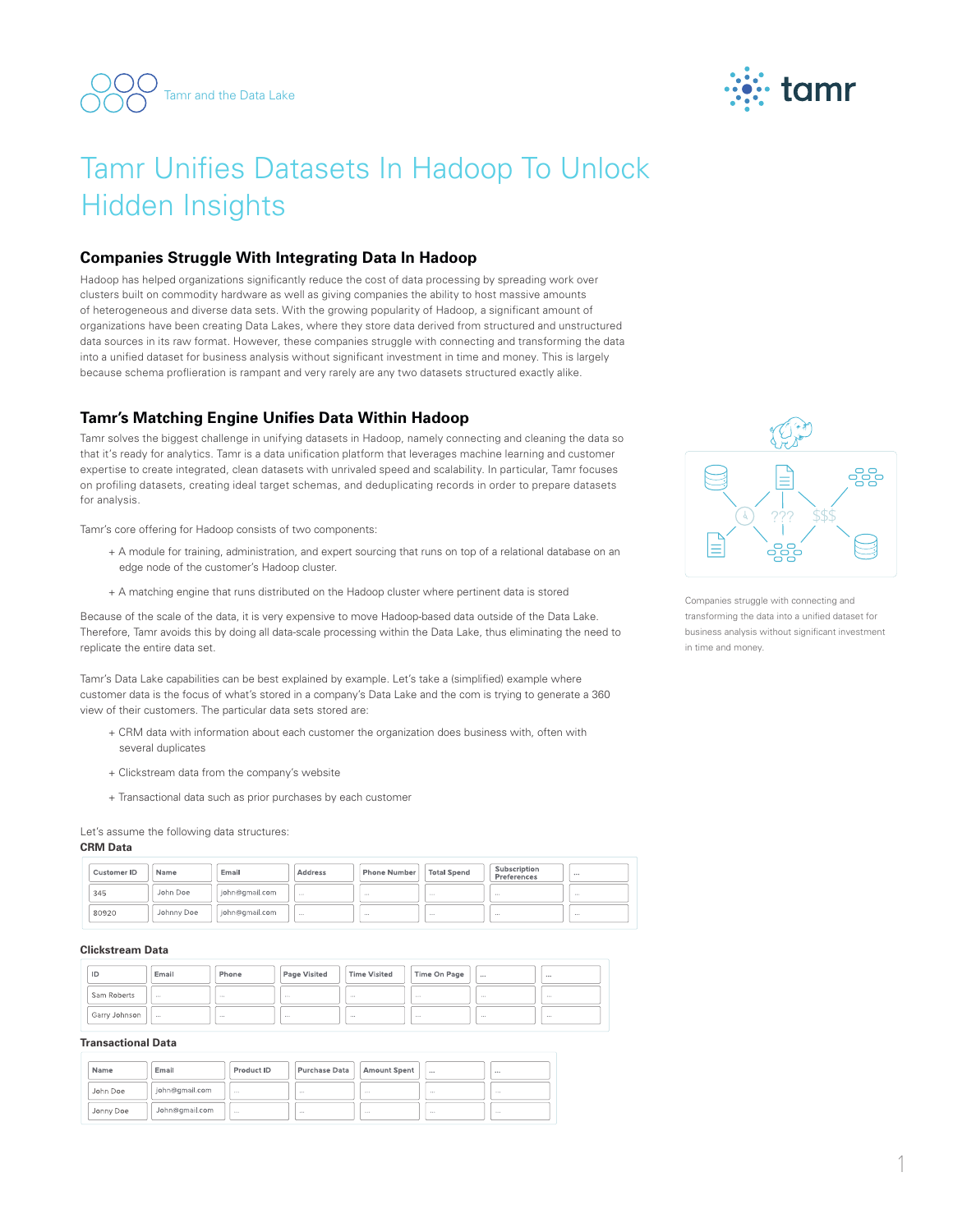



The 'Clickstream Data' and 'Transactional Data' are transactional in nature and, hence, will likely grow to be very large in size. As an example, if a company has 1 million customers, the clickstream data might contain billions of rows. Moving it out of the Data Lake is not an option due to cost and technical challenges.

#### **Tamr Deployment**

Below is the process for how Tamr will be deployed in the environment described:

#### Registration

To begin, a user would deploy a Tamr instance on the edge node of the company's Data Lake (Hadoop). The user then registers data sources within Hadoop that are relevant to the particular analysis being conducted. For example, in this case the three nodes with the data sources mentioned above would be registered.



#### Schema Mapping

Once registration of sources is complete, Tamr will read all relevant data sources in Hadoop and pull in samples of the data in order to conduct schema mapping. This data set will only have a small sample of rows to help the user conduct a schema map. Through a unique combination of machine learning and expert sourcing, Tamr will work with the end user and business experts to create a schema for the unified dataset, coined the 'Unified Schema'.

Let's assume that the schema mapping is identified as follows. Note that most attributes from transactional data sources are not mapped, as they do not help to identify a customer. The table generated through this schema could later be joined with a transactional database for analytics.

## Entity Matching

| <b>Unified Attribute</b> | <b>CRM Data</b>      | Clickstream Data | <b>Transaction Data</b> |  |  |
|--------------------------|----------------------|------------------|-------------------------|--|--|
| Name                     | Name                 | Name             | Name                    |  |  |
| Email Address            | <b>Email Address</b> | Email            | Email                   |  |  |
| Phone Number             | Phone Number         |                  | Phone Number            |  |  |
| Address                  | Address              |                  | Address                 |  |  |

Once critical attributes are identified, Tamr will bring in records from each dataset for entity matching. Because only the unified attributes are relevant, Tamr can bring in records that only differ in those aspects through its intelligent sampling capabilities. As an example, the billions of rows in the clickstream data will be reduced to millions of unique records.

Tamr will then use machine learning to automate most of the entity matching, while ensuring the highest levels of accuracy through Tamr's native capabilities around expert sourcing. Tamr's machine learning-based approach has the added benefit of learning as experts feed insight into the product (i.e. verification of matches) such that future matching processes require continuously less human intervention.

#### Matching Engine Deployment On Hadoop To Create Clean, Integrated Datasets

Tamr produces 'reference maps' of keys as a result of this sampling exercise, which contain IDs related to all unique entities Tamr has identified as well as IDs related to the unified attributes identified. These reference maps are then pushed to Tamr's matching engine, which is natively deployed on Hadoop.